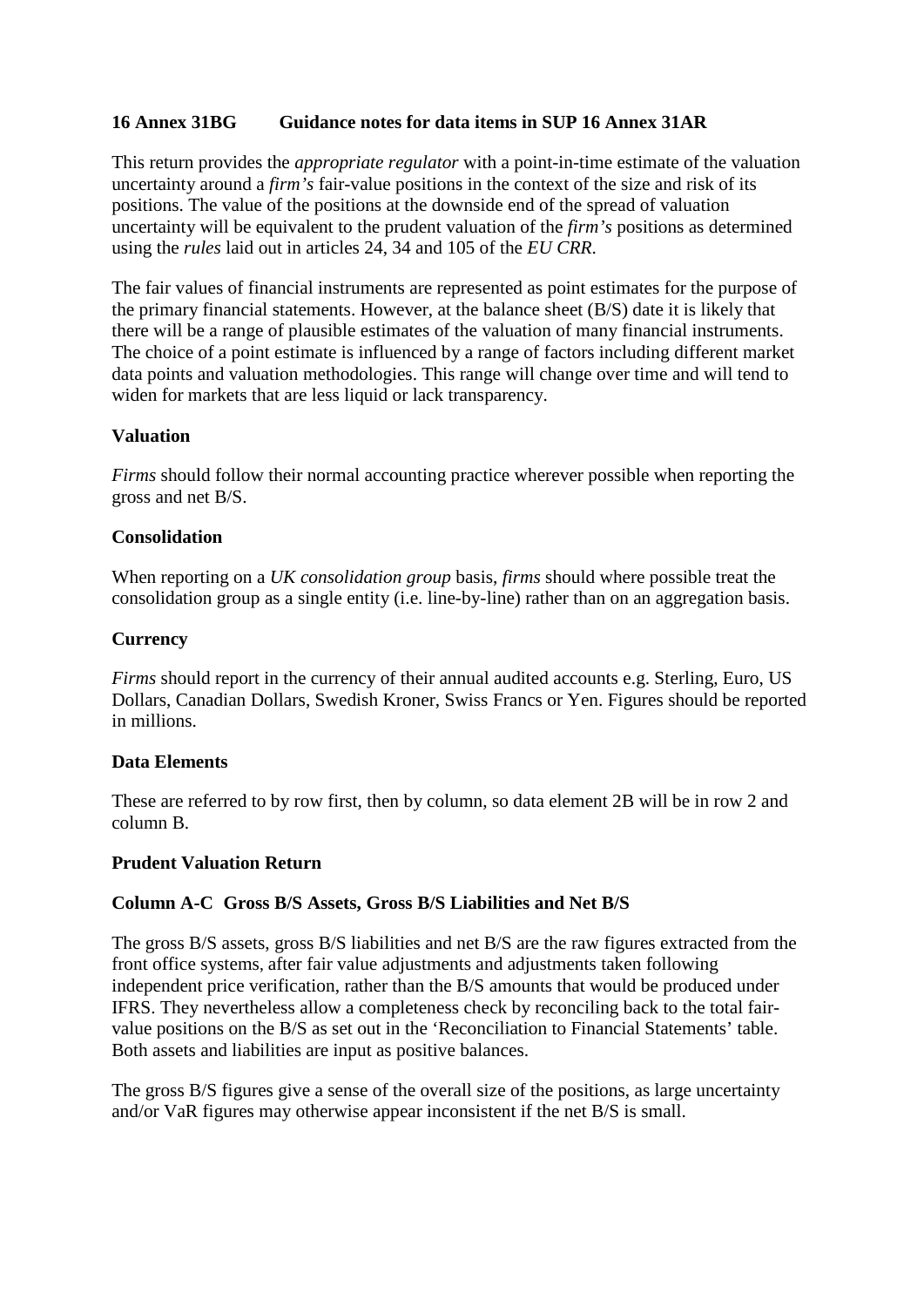## **Column D 1-Day 99% VaR Equivalent**

The VaR equivalent measure is used in the return to indicate the relative market risk in different *firms* and portfolios and to provide important context to the valuation uncertainty measures. However, as this includes risks not in VaR and VaR on non-Trading Book positions for which the fair-value option has been chosen, it will not be directly reconcilable to the market risk measures shown in financial statements or the regulatory VaR.

The split of the VaR equivalent measure between the different asset classes may be on an approximate basis due to the difficulty in fairly distributing the diversification benefit gained from trading across those asset classes.

In certain cases, e.g. non-Trading Book positions for which no VaR is currently produced, it may be allowable for a firm to use an alternative metric to VaR while still estimating the 1 day loss which is expected to occur on no more than 1% of days. If a *firm* wishes to use an alternative metric, it must be requested and agreed with the *appropriate regulator*.

#### **Column E/F Downside/Upside Valuation Uncertainty**

Prudent valuation will constitute an assessment at a risk parameter/product level of the upper and lower ends of the range of plausible valuations at a defined confidence interval (e.g. 90th percentile) based on the judgment of management. This represents the uncertainty of the valuations on the B/S date taking into account all available market data and based on market conditions at the B/S date, using valuation methods which could reasonably be deemed appropriate for each asset or class of assets. It requires a comprehensive view of the possible valuation range for the whole product and portfolio, including the impact of different valuation techniques and models.

The 'Downside Valuation Uncertainty' in the return represents the amount by which the correct fair value might be lower than the 'Net B/S' figure supplied (that is, there is 90% confidence (or alternative confidence interval defined by the *firm*) that the actual value is greater than the 'Net B/S' less the 'Downside Valuation Uncertainty'). The 'Upside Valuation Uncertainty' similarly represents the amount by which the correct fair value might be higher than the 'Net B/S' figure supplied (that is, there is 90% confidence (or alternative confidence interval defined by the *firm*) that the actual value is lower than the 'Net B/S' plus the 'Upside Valuation Uncertainty').

The prudent valuation assessment is not constrained by accounting standards. For example, the uncertainty created by large concentrated positions will be reflected in the return, whereas concentration adjustments to Level 1 positions are not allowed by accounting standards.

The uncertainty estimates at asset class level may include a diversification benefit rather than simply summing the uncertainty for each position. There is currently no formal policy on the aggregation of prudent valuation by asset class; hence *firms* should determine an approach to be assessed by the *appropriate regulator* for reasonableness.

#### **Column G Explanation**

There are a number of rows where the *firm* has a choice of whether and how many rows to add. In this case, a short description of the row will be required and this should be included in column G.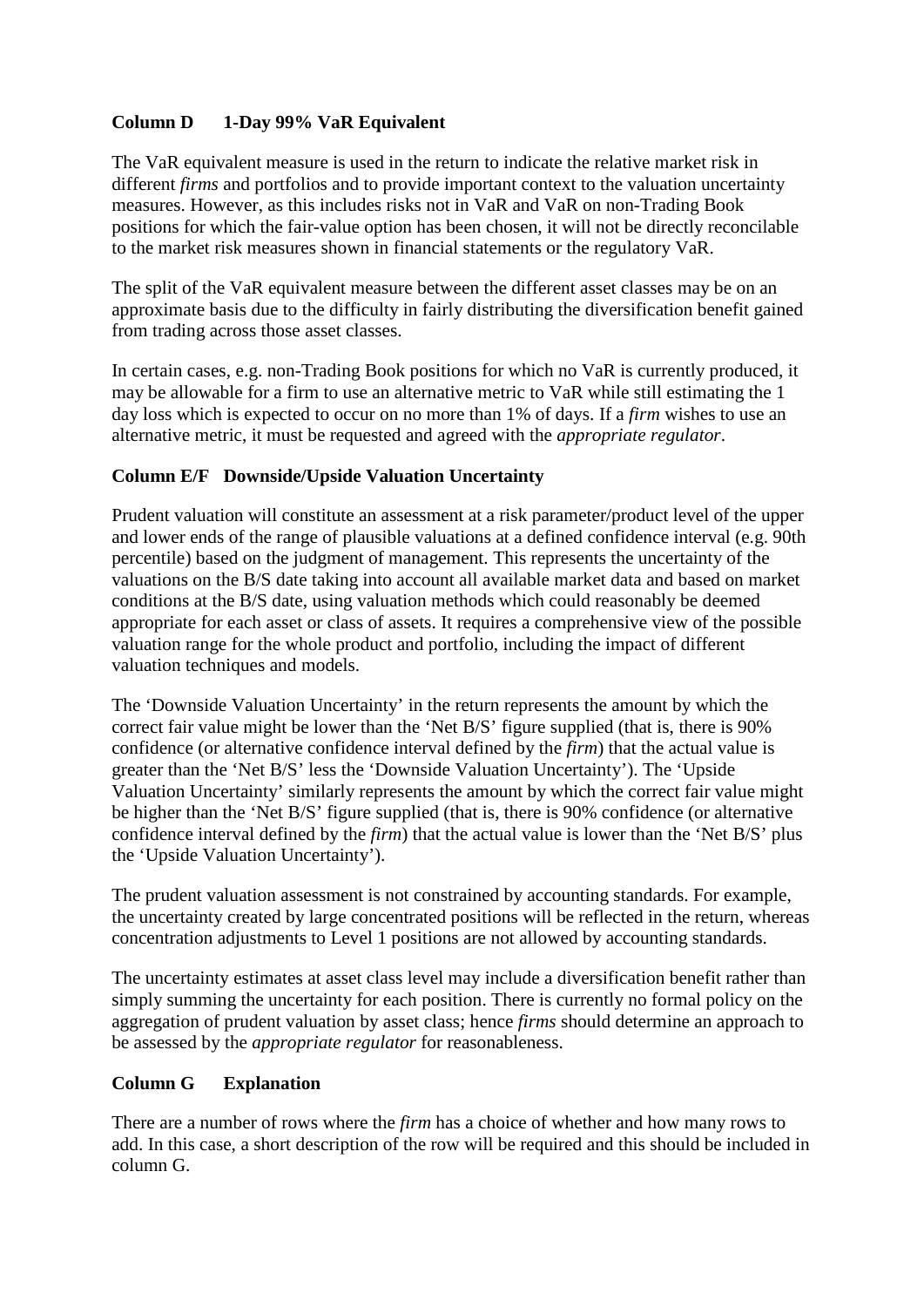# **Row 1-12 Asset Class Granularity**

The asset class granularity selected for the main part of the table is to avoid making the return unduly lengthy or confusing. Where particularly significant, any additional disclosures should occur through narrative tied to the 'Portfolios of Particular Interest' in row 25.

The split between 'Exotic' and 'Vanilla' positions is defined in the same way that products are categorised for the purposes of CAD2 recognition. The definition of a portfolio type is based on the regulatory classes for CAD2 recognition, split by asset class.

'Vanilla' positions are the following positions:

- linear products, which comprise *securities* with linear pay-offs (e.g., bonds and *equities*) and *derivative* products which have linear pay-offs in the underlying risk factor (e.g., interest rate *swaps*, *FRAs*, total return *swaps*);
- European, American and Bermudan put and call options (including caps, floors and swaptions) and investment with these features.

All other fair-valued positions are included within the 'Exotic' portfolios.

This delineation corresponds to the way in which the instruments are traded. Where a portfolio is disclosed as 'Exotic', it may also include vanilla hedges. Although a traded portfolio should normally not be split between 'Vanilla' and 'Exotic' or between two asset classes, where a portfolio includes significant positions of a type that would normally be reported in an alternative classification and are not present to hedge other products in the portfolio, these positions should be included within that other classification.

## **Row 13-14 CVA and DVA**

CVA and DVA are adjustments that may be made at a *firm* rather than portfolio level. Consequently, the B/S and valuation uncertainty figures may be reported on a separate line.

#### **Row 15 Other Portfolios**

There may be other cross-portfolio fair-value reserves or other portfolios not represented in rows 1-14. Additional lines should be included for each of these numbered 1 to n as shown. The figures for columns A-F should be included as for rows 1-14 and a short description of the portfolio included in column G.

#### **Row 16 Aggregate Portfolios Included**

The sum of the B/S and valuation uncertainty figures in columns A-C and E-F from rows 1- 15.

#### **Row 17 Less Diversification Benefit**

The uncertainty assessments disclosed by asset class are the sum of the uncertainty measures calculated at a risk parameter/product level, before allowing for diversification/correlation benefits. As a result the sum of the individual portfolio valuation uncertainty estimates will not necessarily reflect the aggregate-level valuation uncertainty the *firm* faces at the B/S date as this does not allow for diversification benefits that will invariably exist. The diversification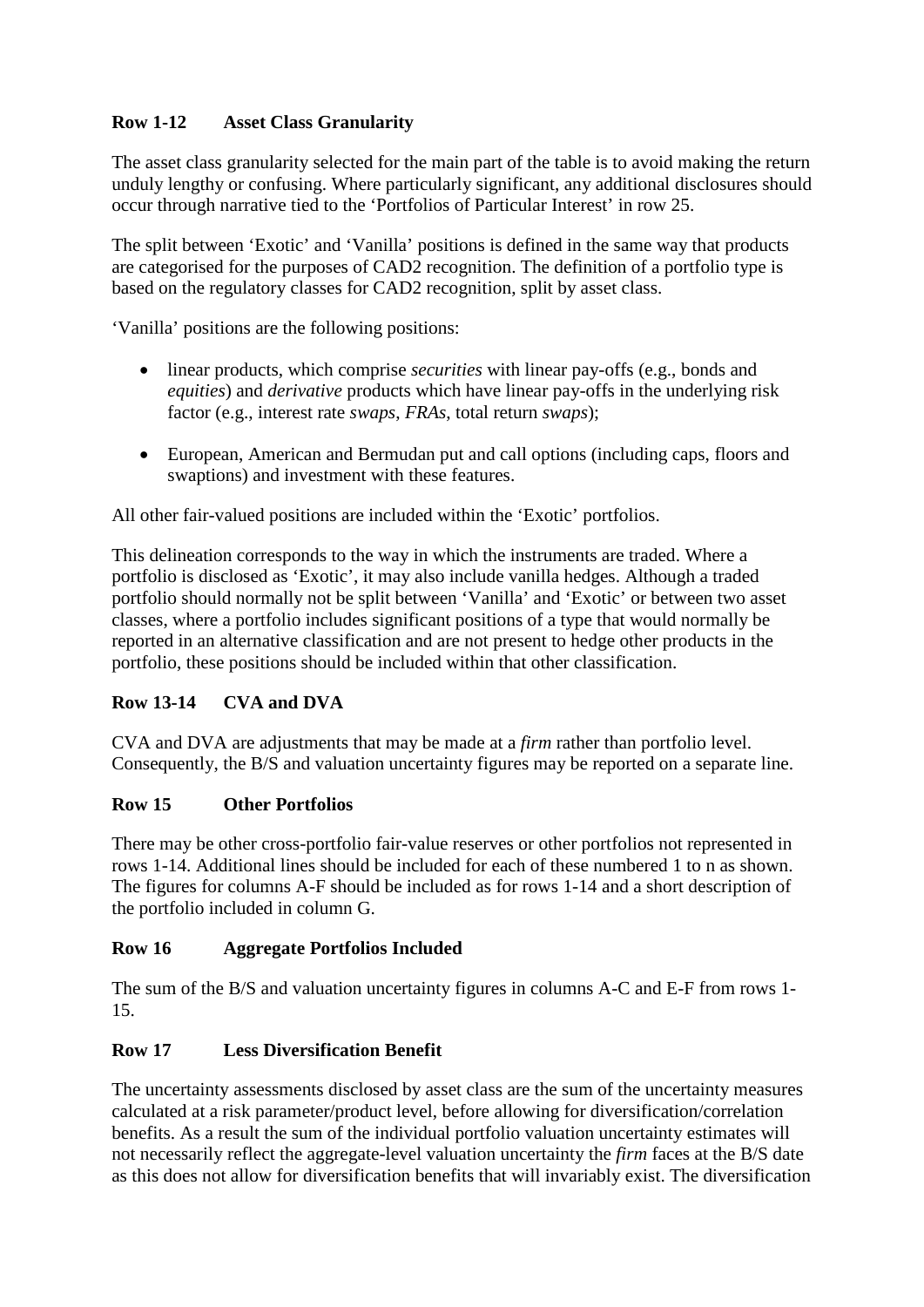benefit represents the total benefit taken between portfolios when summing up for the regulatory Prudent Valuation Return. There is currently no formal policy on the *firm*-wide aggregation of prudent valuation; hence *firms* should determine an approach that would be assessed by the *appropriate regulator* for reasonableness.

# **Row 18 Total**

The 'Aggregate Portfolios Included' from row 16 less the 'Diversification Benefit' from row 17.

# **Row 19 Portfolios Excluded due to Extreme Valuation Subjectivity**

The 'Portfolios Excluded' section allows *firms* to scope out those portfolios where they feel that there is an absence of market data or there is some other reason why it is not possible to ascertain the plausible range of valuations with any confidence. This can be due to a one-way market in which there is limited ability to exit positions that have been entered into (e.g. PRDCs), although there may be other reasons. This portion of the disclosure is important as it clearly identifies portfolios for which there is extreme valuation subjectivity. For these portfolios, it may not be possible or meaningful to disclose VaR figures, but the gross and net B/S positions being disclosed impart important information to the users of the accounts. The *firm* should therefore propose a suitable regulatory prudent valuation adjustment that would not benefit from diversification and will be assessed for reasonableness by the *appropriate regulator*.

Additional lines should be added here for each of these portfolios numbered 1 to n as shown. A short description of the portfolio should be included in column G.

# **Row 20 Total Portfolios Excluded**

The sum of all excluded portfolios from row 19.

## **Row 21 Total Value of Fair-Valued Portfolios**

The sum of the gross B/S and net B/S figures in columns A-C from row 18 and row 20.

## **Row 22 Total Downside Valuation Uncertainty**

The sum of the downside valuation uncertainty in column E from row 18 and row 20.

## **Row 23 Less Regulatory Capital Offsets**

The 'Total Downside Valuation Uncertainty' from row 22 shows the total difference between using the accounting fair value and the regulatory prudent value for valuations of all fairvalued financial instruments positions on the B/S. In order to arrive at the net adjustment to regulatory capital that would occur from using fair value instead of prudent value, there may be several offsets that need to be taken into account. These may include, for example, the reduction in the tax liability that would occur on adjusting the valuations in the B/S and therefore reducing P&L, regulatory capital adjustments that are already taken for elements of valuation uncertainty or situations where the capital requirement for a position is already at a level such that a prudent valuation adjustment would imply a capitalisation of more than 100%.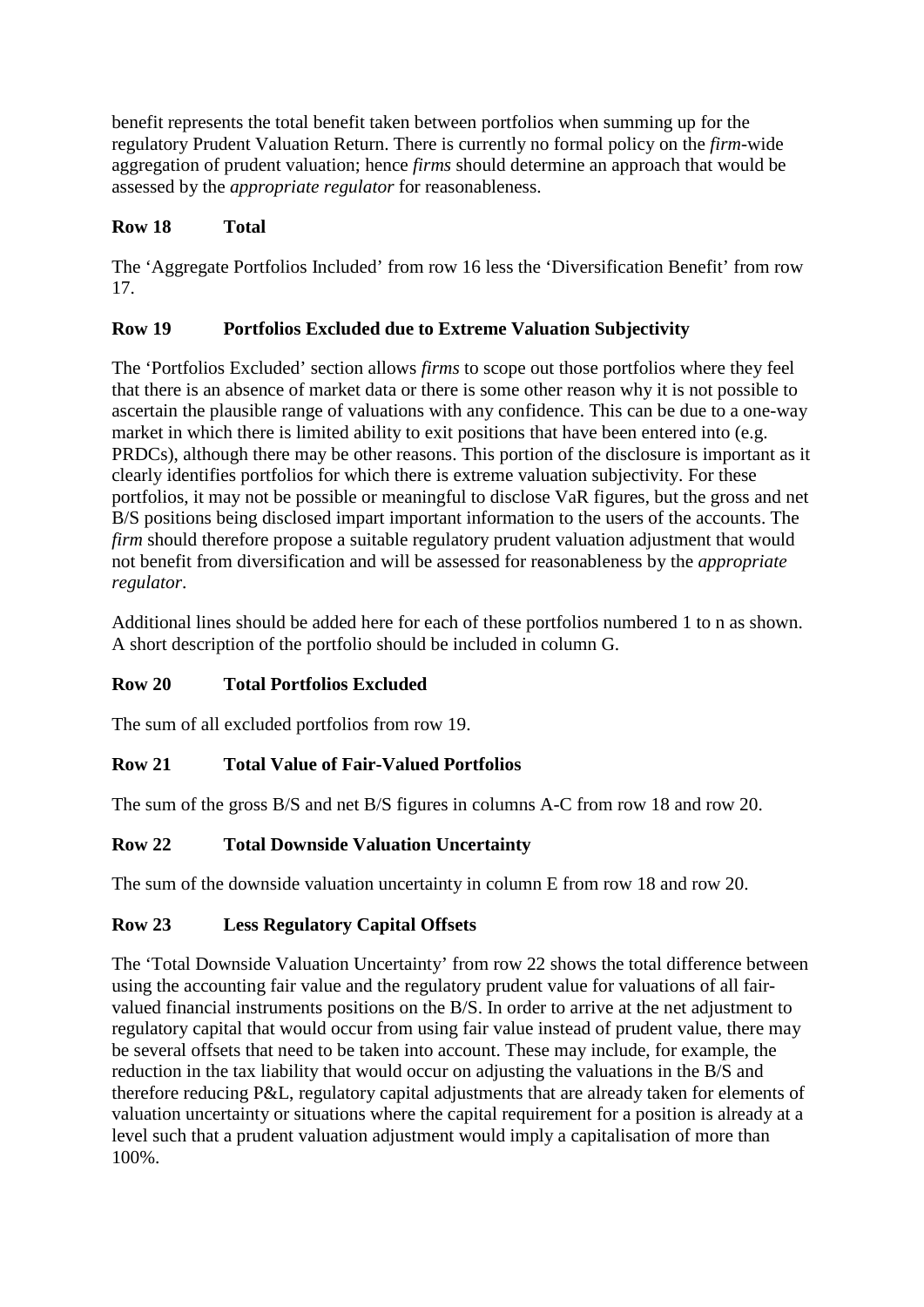Additional lines should be added here for each of these types of offset numbered 1 to n as shown. A short description of each type of offset should be included in column G.

# **Row 24 Prudent Valuation Adjustment**

The 'Total Downside Valuation Uncertainty' from row 22 less the 'Regulatory Capital Offsets' from row 23.

# **Row 25 Portfolios of Particular Interest**

The 'Portfolios of Particular Interest' section allows specific disclosures for portfolios where there is a general market interest at any particular time (as there has been with ABS and monoline positions previously) and also allows *firms* the discretion to identify those portfolios that they feel constitute significant proportions of the valuation uncertainty disclosed for the asset classes (e.g. CVAs). The responsibility for ensuring the appropriate selection of portfolios and the appropriateness of the disclosure for each of these portfolios rests with senior management of the *firms*. These portfolios form a subset of the information previously provided by asset class, rather than being in addition to the uncertainty disclosed by asset class.

Additional lines should be added for each of these portfolios numbered 1 to n as shown. The figures for columns A-F should be included as for rows 1-14 and a short description of the portfolio included in column G.

## **Reconciliation to Financial Statements**

## **Row 26 Total Value of Fair-Valued Portfolios**

The 'Total Value of Fair-Valued Portfolios' is copied directly from row 21 for columns A-C.

## **Row 27 Reconciliation to Financial Statements Amounts**

There may be a number of reasons for differences between the gross and net B/S figures taken from front office systems, after fair value adjustments and adjustments taken following independent price verification, that were used in the valuation uncertainty disclosure and the gross and net B/S figures in the financial statements. The *firm* should report the reconciliation amounts and briefly state the reason for the difference. An additional line should be included for each major class of reason, for example, netting of internal trades or counterparty netting agreements.

## **Row 28 Fair-Valued Portfolios per Financial Statements**

The sum of the 'Total Value of Fair-Valued Portfolios' in row 26 and the differences to the financial statements shown in row 27. The figures for 'Gross B/S Assets', 'Gross B/S Liabilities' and 'Net B/S' (columns A-C) should equal the total fair-valued assets and liabilities in the *firm's* financial statements.

## **Row 29 Definitions of Portfolio Type**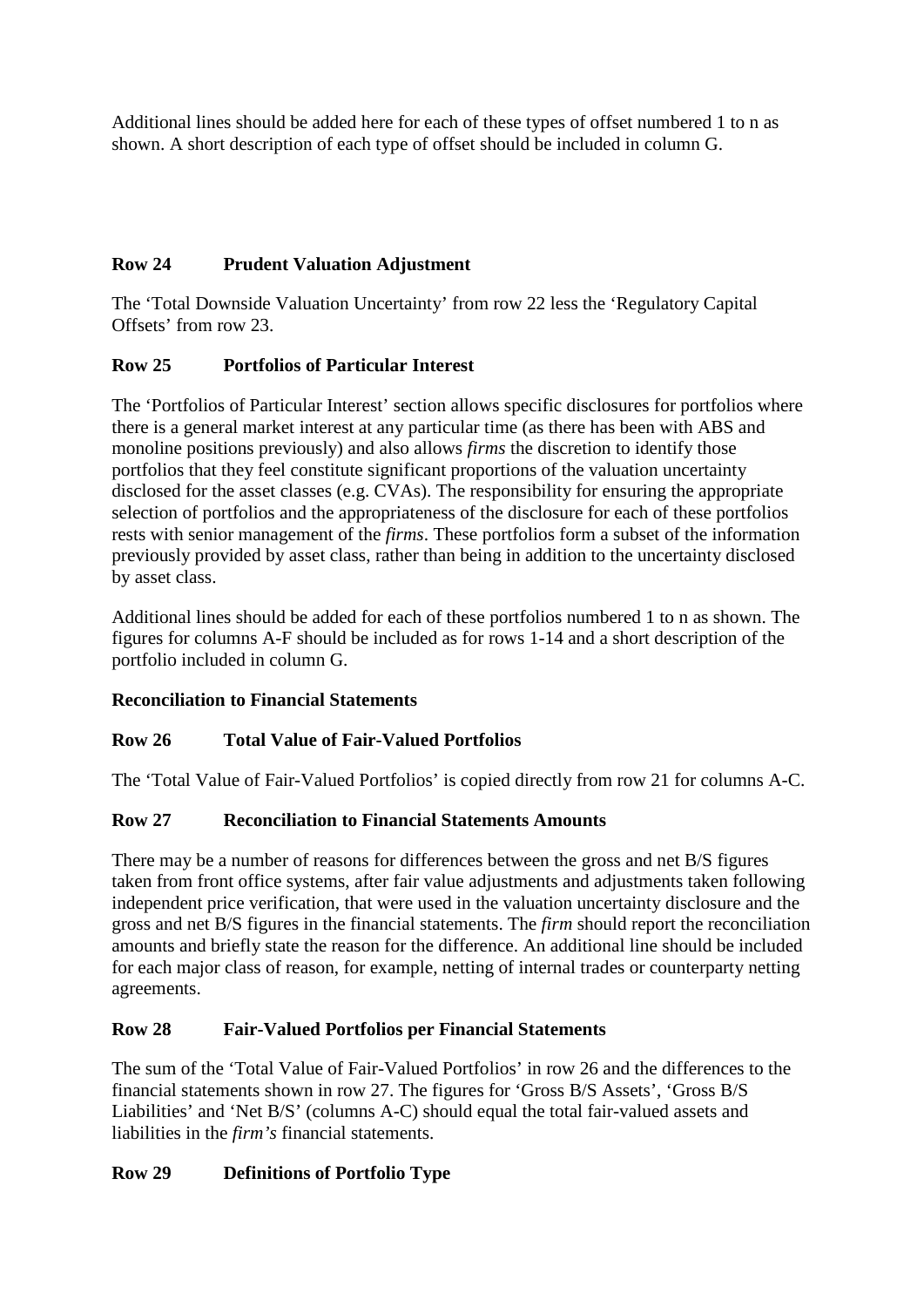This is a narrative box which allows the *firm* to define the positions that are included in certain portfolios, e.g. Emerging Markets, Hybrid Instruments or Other Portfolios the *firms* has chosen to disclose in row 15.

# **Row 30 Portfolios Subject to Valuation Uncertainty Assessment**

This is a narrative box allowing *firms* to choose to provide some narrative such as outlining the most material methodologies that underlie a significant proportion of the calculation of valuation uncertainty.

## **Row 31 Portfolios Excluded due to Extreme Valuation Subjectivity**

This is a narrative box which allows the *firm* to provide details of each 'Portfolio Excluded due to Extreme Valuation Subjectivity' the *firm* has chosen to disclose in row 19. Information provided should include, but not necessarily be limited to, a description of the products and why an effective assessment of valuation uncertainty cannot be performed, details of the extent to which the portfolio is classified as AFS or fair-value option in the Banking Book and a historical description of how the portfolio was built up together with a description of what the strategy is for the portfolio for the future (e.g. whether there is still new trading or whether this is a legacy portfolio being sold off over time).

# **Row 32 Portfolios of Particular Interest**

This is a narrative box which allows the *firm* to provide details of each 'Portfolio of Particular Interest' the *firm* has chosen to disclose in row 25. Information provided should include, but not necessarily be limited to, a description of the products, details of the extent to which the portfolio is classified as AFS or fair-value option in the Banking Book, why it is of particular interest, the basis of the methodology used to calculate the uncertainty and a historical description of how the portfolio was built up together with a description of what the strategy is for the portfolio for the future (e.g. whether there is still new trading or whether this is a legacy portfolio being sold off over time).

## **Row 33 Reporting Currency**

This is a box in which the *firm* should declare the reporting currency used.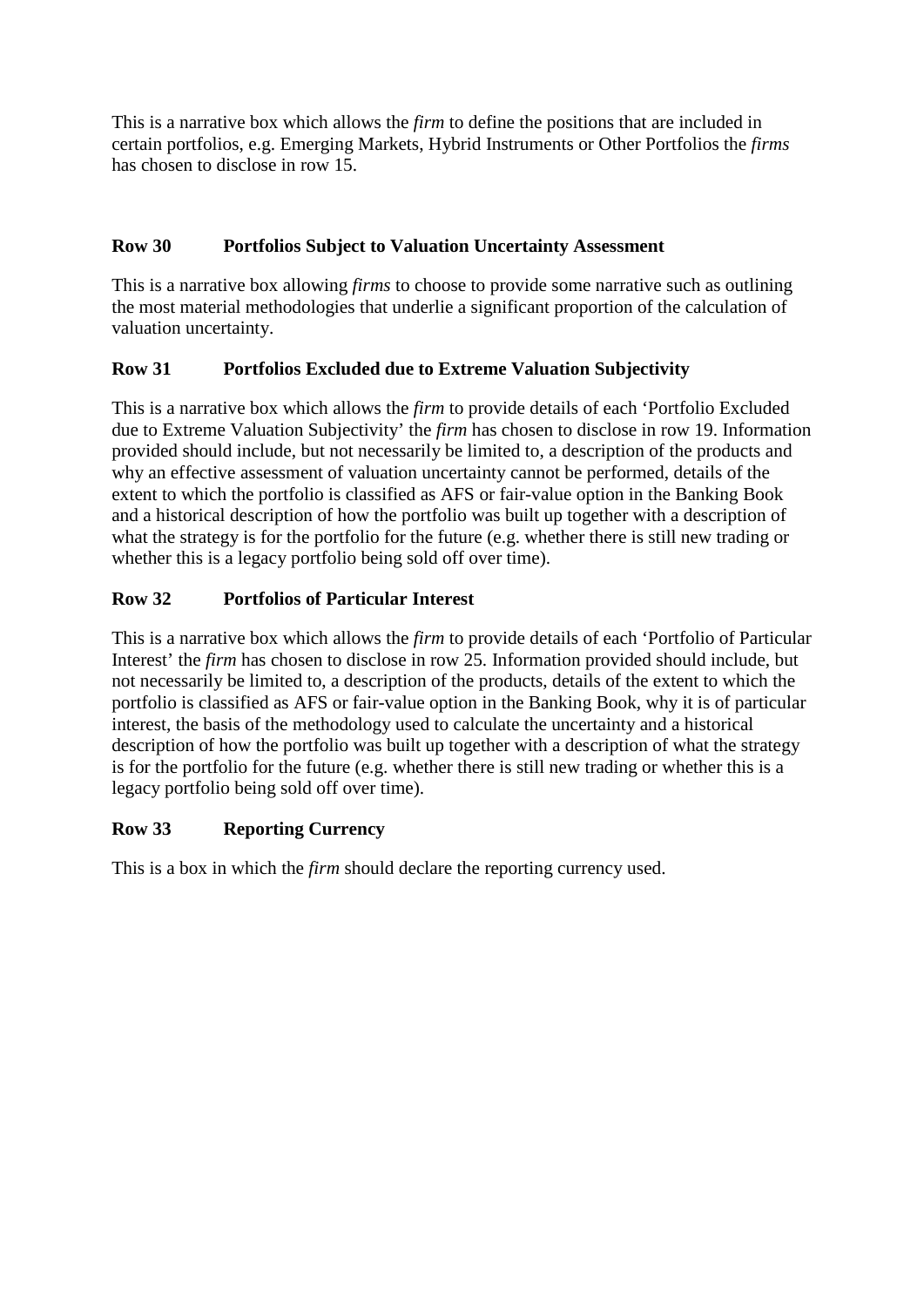## **Internal Validations**

| Number<br>Element<br>Element(s)<br>1 <sup>C</sup><br>$1A-1B$<br>$\mathbf{1}$<br>$\equiv$<br>$\overline{2C}$<br>$\overline{2}$<br>$2A-2B$<br>$=$<br>$\overline{3}$<br>3C<br>$3A-3B$<br>$\equiv$<br>4C<br>$\overline{4}$<br>$4A-4B$<br>$\equiv$<br>5<br>5C<br>$5A-5B$<br>$=$<br>6<br>6C<br>$6A-6B$<br>$7\mathrm{C}$<br>$\tau$<br>$\equiv$<br>$7A-7B$<br>8C<br>8<br>8A-8B<br>$=$<br>9<br>9C<br>9A-9B<br>10<br>10C<br>$10A-10B$<br>$=$<br>11<br>11C<br>$11A-11B$<br>$=$<br>12<br>12C<br>$12A-12B$<br>$\equiv$<br>13<br>13C<br>$13A-13B$<br>$=$<br>14<br>14C<br>$14A-14B$<br>$=$<br>15<br>15C<br>15A-15B<br>$=$<br>16<br>16A<br>$1A+2A+3A+4A+5A+6A+7A+8A+9A+10A+11A+12A+13A+14A+Sum(15A)$<br>17<br>$1B+2B+3B+4B+5B+6B+7B+8B+9B+10B+11B+12B+13B+14B+Sum(15B)$<br>16B<br>18<br>16C<br>$16A-16B$<br>$=$<br>19<br>16E<br>1E+2E+3E+4E+5E+6E+7E+8E+9E+10E+11E+12E+13E+14E+Sum(15E)<br>1F+2F+3F+4F+5F+6F+7F+8F+9F+10F+11F+12F+13F+14F+Sum(15F)<br>20<br>16F<br>21<br>18A<br>16A<br>$=$<br>22<br>18 <sub>B</sub><br>16B<br>$\equiv$<br>23<br>18C<br>18A-18B<br>$=$<br>24<br>18E<br>16E-17E<br>$\equiv$<br>25<br>18F<br>$16F-17F$<br>$=$<br>26<br>19C<br>$=$<br>19A-19B<br>$\overline{27}$<br>20A<br>Sum(19A)<br>$\equiv$<br>28<br>20B<br>Sum(19B)<br>$\equiv$<br>$=$<br>29<br>20C<br>20A-20B<br>$\overline{30}$<br>20E<br>Sum(19E)<br>$=$<br>31<br>21A<br>$\equiv$ |
|-------------------------------------------------------------------------------------------------------------------------------------------------------------------------------------------------------------------------------------------------------------------------------------------------------------------------------------------------------------------------------------------------------------------------------------------------------------------------------------------------------------------------------------------------------------------------------------------------------------------------------------------------------------------------------------------------------------------------------------------------------------------------------------------------------------------------------------------------------------------------------------------------------------------------------------------------------------------------------------------------------------------------------------------------------------------------------------------------------------------------------------------------------------------------------------------------------------------------------------------------------------------------------------------------------------------------------------------------------|
|                                                                                                                                                                                                                                                                                                                                                                                                                                                                                                                                                                                                                                                                                                                                                                                                                                                                                                                                                                                                                                                                                                                                                                                                                                                                                                                                                       |
|                                                                                                                                                                                                                                                                                                                                                                                                                                                                                                                                                                                                                                                                                                                                                                                                                                                                                                                                                                                                                                                                                                                                                                                                                                                                                                                                                       |
|                                                                                                                                                                                                                                                                                                                                                                                                                                                                                                                                                                                                                                                                                                                                                                                                                                                                                                                                                                                                                                                                                                                                                                                                                                                                                                                                                       |
|                                                                                                                                                                                                                                                                                                                                                                                                                                                                                                                                                                                                                                                                                                                                                                                                                                                                                                                                                                                                                                                                                                                                                                                                                                                                                                                                                       |
|                                                                                                                                                                                                                                                                                                                                                                                                                                                                                                                                                                                                                                                                                                                                                                                                                                                                                                                                                                                                                                                                                                                                                                                                                                                                                                                                                       |
|                                                                                                                                                                                                                                                                                                                                                                                                                                                                                                                                                                                                                                                                                                                                                                                                                                                                                                                                                                                                                                                                                                                                                                                                                                                                                                                                                       |
|                                                                                                                                                                                                                                                                                                                                                                                                                                                                                                                                                                                                                                                                                                                                                                                                                                                                                                                                                                                                                                                                                                                                                                                                                                                                                                                                                       |
|                                                                                                                                                                                                                                                                                                                                                                                                                                                                                                                                                                                                                                                                                                                                                                                                                                                                                                                                                                                                                                                                                                                                                                                                                                                                                                                                                       |
|                                                                                                                                                                                                                                                                                                                                                                                                                                                                                                                                                                                                                                                                                                                                                                                                                                                                                                                                                                                                                                                                                                                                                                                                                                                                                                                                                       |
|                                                                                                                                                                                                                                                                                                                                                                                                                                                                                                                                                                                                                                                                                                                                                                                                                                                                                                                                                                                                                                                                                                                                                                                                                                                                                                                                                       |
|                                                                                                                                                                                                                                                                                                                                                                                                                                                                                                                                                                                                                                                                                                                                                                                                                                                                                                                                                                                                                                                                                                                                                                                                                                                                                                                                                       |
|                                                                                                                                                                                                                                                                                                                                                                                                                                                                                                                                                                                                                                                                                                                                                                                                                                                                                                                                                                                                                                                                                                                                                                                                                                                                                                                                                       |
|                                                                                                                                                                                                                                                                                                                                                                                                                                                                                                                                                                                                                                                                                                                                                                                                                                                                                                                                                                                                                                                                                                                                                                                                                                                                                                                                                       |
|                                                                                                                                                                                                                                                                                                                                                                                                                                                                                                                                                                                                                                                                                                                                                                                                                                                                                                                                                                                                                                                                                                                                                                                                                                                                                                                                                       |
|                                                                                                                                                                                                                                                                                                                                                                                                                                                                                                                                                                                                                                                                                                                                                                                                                                                                                                                                                                                                                                                                                                                                                                                                                                                                                                                                                       |
|                                                                                                                                                                                                                                                                                                                                                                                                                                                                                                                                                                                                                                                                                                                                                                                                                                                                                                                                                                                                                                                                                                                                                                                                                                                                                                                                                       |
|                                                                                                                                                                                                                                                                                                                                                                                                                                                                                                                                                                                                                                                                                                                                                                                                                                                                                                                                                                                                                                                                                                                                                                                                                                                                                                                                                       |
|                                                                                                                                                                                                                                                                                                                                                                                                                                                                                                                                                                                                                                                                                                                                                                                                                                                                                                                                                                                                                                                                                                                                                                                                                                                                                                                                                       |
|                                                                                                                                                                                                                                                                                                                                                                                                                                                                                                                                                                                                                                                                                                                                                                                                                                                                                                                                                                                                                                                                                                                                                                                                                                                                                                                                                       |
|                                                                                                                                                                                                                                                                                                                                                                                                                                                                                                                                                                                                                                                                                                                                                                                                                                                                                                                                                                                                                                                                                                                                                                                                                                                                                                                                                       |
|                                                                                                                                                                                                                                                                                                                                                                                                                                                                                                                                                                                                                                                                                                                                                                                                                                                                                                                                                                                                                                                                                                                                                                                                                                                                                                                                                       |
|                                                                                                                                                                                                                                                                                                                                                                                                                                                                                                                                                                                                                                                                                                                                                                                                                                                                                                                                                                                                                                                                                                                                                                                                                                                                                                                                                       |
|                                                                                                                                                                                                                                                                                                                                                                                                                                                                                                                                                                                                                                                                                                                                                                                                                                                                                                                                                                                                                                                                                                                                                                                                                                                                                                                                                       |
|                                                                                                                                                                                                                                                                                                                                                                                                                                                                                                                                                                                                                                                                                                                                                                                                                                                                                                                                                                                                                                                                                                                                                                                                                                                                                                                                                       |
|                                                                                                                                                                                                                                                                                                                                                                                                                                                                                                                                                                                                                                                                                                                                                                                                                                                                                                                                                                                                                                                                                                                                                                                                                                                                                                                                                       |
|                                                                                                                                                                                                                                                                                                                                                                                                                                                                                                                                                                                                                                                                                                                                                                                                                                                                                                                                                                                                                                                                                                                                                                                                                                                                                                                                                       |
|                                                                                                                                                                                                                                                                                                                                                                                                                                                                                                                                                                                                                                                                                                                                                                                                                                                                                                                                                                                                                                                                                                                                                                                                                                                                                                                                                       |
|                                                                                                                                                                                                                                                                                                                                                                                                                                                                                                                                                                                                                                                                                                                                                                                                                                                                                                                                                                                                                                                                                                                                                                                                                                                                                                                                                       |
|                                                                                                                                                                                                                                                                                                                                                                                                                                                                                                                                                                                                                                                                                                                                                                                                                                                                                                                                                                                                                                                                                                                                                                                                                                                                                                                                                       |
|                                                                                                                                                                                                                                                                                                                                                                                                                                                                                                                                                                                                                                                                                                                                                                                                                                                                                                                                                                                                                                                                                                                                                                                                                                                                                                                                                       |
|                                                                                                                                                                                                                                                                                                                                                                                                                                                                                                                                                                                                                                                                                                                                                                                                                                                                                                                                                                                                                                                                                                                                                                                                                                                                                                                                                       |
| $18A+20A$                                                                                                                                                                                                                                                                                                                                                                                                                                                                                                                                                                                                                                                                                                                                                                                                                                                                                                                                                                                                                                                                                                                                                                                                                                                                                                                                             |
| 32<br>21B<br>$18B+20B$<br>$=$                                                                                                                                                                                                                                                                                                                                                                                                                                                                                                                                                                                                                                                                                                                                                                                                                                                                                                                                                                                                                                                                                                                                                                                                                                                                                                                         |
| 33<br>21C<br>$21A-21B$<br>$=$                                                                                                                                                                                                                                                                                                                                                                                                                                                                                                                                                                                                                                                                                                                                                                                                                                                                                                                                                                                                                                                                                                                                                                                                                                                                                                                         |
| 34<br>22E<br>18E+20E<br>$=$                                                                                                                                                                                                                                                                                                                                                                                                                                                                                                                                                                                                                                                                                                                                                                                                                                                                                                                                                                                                                                                                                                                                                                                                                                                                                                                           |
| $\overline{35}$<br>24E<br>$22E-Sum(23E)$<br>$=$                                                                                                                                                                                                                                                                                                                                                                                                                                                                                                                                                                                                                                                                                                                                                                                                                                                                                                                                                                                                                                                                                                                                                                                                                                                                                                       |
| 36<br>25C<br>$25A-25B$<br>$=$                                                                                                                                                                                                                                                                                                                                                                                                                                                                                                                                                                                                                                                                                                                                                                                                                                                                                                                                                                                                                                                                                                                                                                                                                                                                                                                         |
| $\overline{37}$<br>26A<br>21A<br>$=$                                                                                                                                                                                                                                                                                                                                                                                                                                                                                                                                                                                                                                                                                                                                                                                                                                                                                                                                                                                                                                                                                                                                                                                                                                                                                                                  |
| 38<br>26B<br>21B<br>$=$                                                                                                                                                                                                                                                                                                                                                                                                                                                                                                                                                                                                                                                                                                                                                                                                                                                                                                                                                                                                                                                                                                                                                                                                                                                                                                                               |
| 39<br>26C<br>26A-26B                                                                                                                                                                                                                                                                                                                                                                                                                                                                                                                                                                                                                                                                                                                                                                                                                                                                                                                                                                                                                                                                                                                                                                                                                                                                                                                                  |
| 40<br>27C<br>27A-27B                                                                                                                                                                                                                                                                                                                                                                                                                                                                                                                                                                                                                                                                                                                                                                                                                                                                                                                                                                                                                                                                                                                                                                                                                                                                                                                                  |
| 41<br>28A<br>$26A+Sum(27A)$                                                                                                                                                                                                                                                                                                                                                                                                                                                                                                                                                                                                                                                                                                                                                                                                                                                                                                                                                                                                                                                                                                                                                                                                                                                                                                                           |
| 42<br>28B<br>$26B+Sum(27B)$                                                                                                                                                                                                                                                                                                                                                                                                                                                                                                                                                                                                                                                                                                                                                                                                                                                                                                                                                                                                                                                                                                                                                                                                                                                                                                                           |
| 43<br>28C<br>28A-28B                                                                                                                                                                                                                                                                                                                                                                                                                                                                                                                                                                                                                                                                                                                                                                                                                                                                                                                                                                                                                                                                                                                                                                                                                                                                                                                                  |